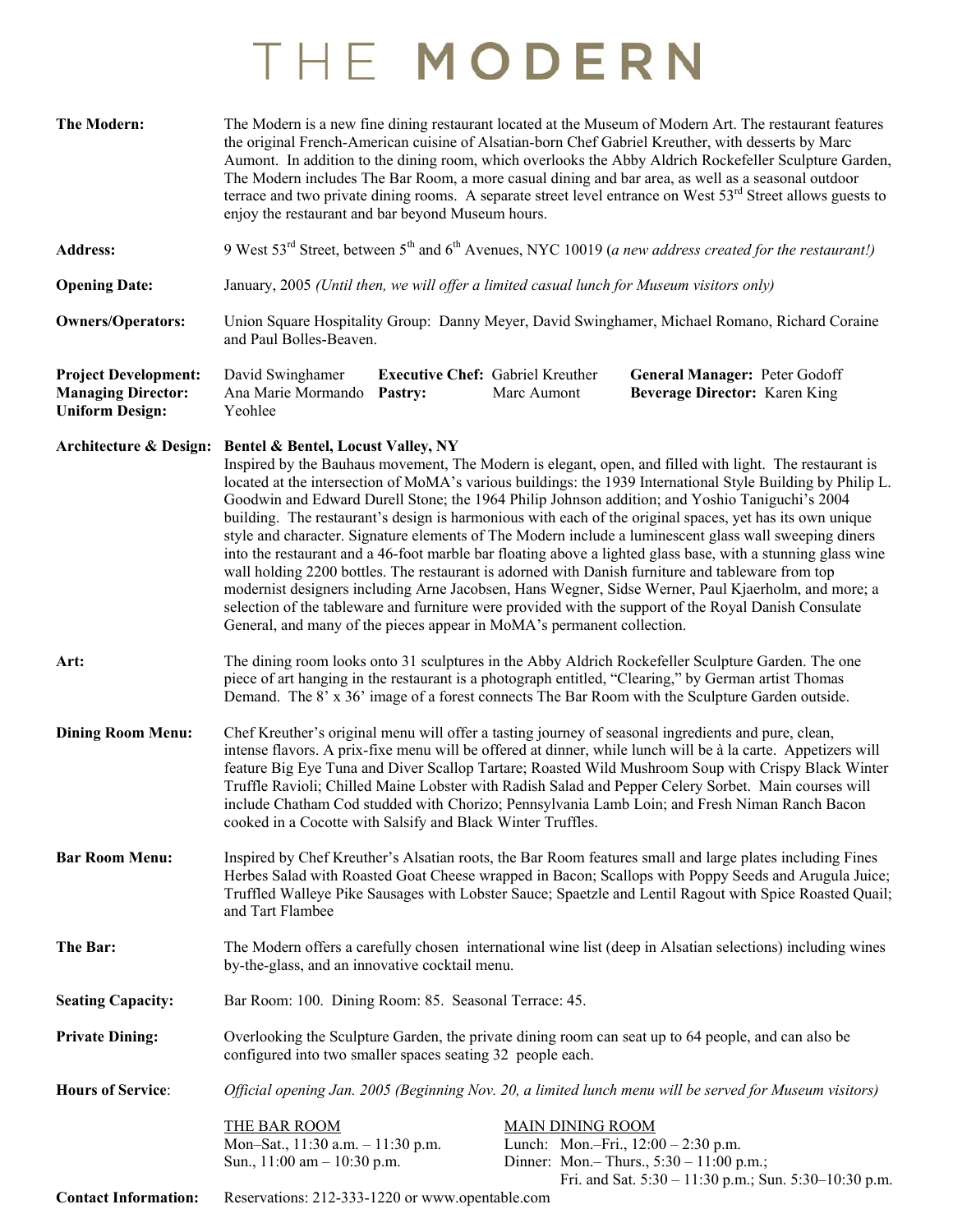## **CAFE 2 FACT SHEET**

| The Cafe:                                    | Located in the newly renovated and expanded Museum of Modern Art, Cafe 2 offers the rustic<br>Italian cooking of the Roman "cantinetta" or "rosticceria." Taking the museum cafeteria to<br>sophisticated new heights, Executive Chef Marc Alvarez will offer guests an array of delicious<br>and seasonal Italian foods including handmade pastas and pizzas, cured salumi, artisanal cheeses,<br>panini and tramezzini, salads, soups, and simple desserts. Orders are placed and paid for at the<br>bar, and then ported and served to guests at communal tables. Museum visitors can also take a<br>quick break in the espresso bar to relax and recharge after an enriching day of viewing art. |  |  |  |
|----------------------------------------------|------------------------------------------------------------------------------------------------------------------------------------------------------------------------------------------------------------------------------------------------------------------------------------------------------------------------------------------------------------------------------------------------------------------------------------------------------------------------------------------------------------------------------------------------------------------------------------------------------------------------------------------------------------------------------------------------------|--|--|--|
| Design:                                      | Designed by Bentel & Bentel, the open, minimal and modern space overlooks the Abby Aldrich<br>Rockefeller Sculpture Garden. Signature design elements include a stunning, room-length<br>refrigerated glass case that appears to float above the floor; a walk-in refrigerated glass room<br>housing salumi and cheeses; a vintage 1932 red Berkel prosciutto slicer; and floor-to-ceiling<br>windows overlooking the Sculpture Garden.                                                                                                                                                                                                                                                              |  |  |  |
| <b>Address:</b>                              | 11 West 53rd Street, NYC 10019                                                                                                                                                                                                                                                                                                                                                                                                                                                                                                                                                                                                                                                                       |  |  |  |
| <b>Opening Date:</b>                         | November 20, 2004                                                                                                                                                                                                                                                                                                                                                                                                                                                                                                                                                                                                                                                                                    |  |  |  |
| <b>Project Development: David Swinghamer</b> |                                                                                                                                                                                                                                                                                                                                                                                                                                                                                                                                                                                                                                                                                                      |  |  |  |
| <b>Executive Chef:</b>                       | Marc Alvarez                                                                                                                                                                                                                                                                                                                                                                                                                                                                                                                                                                                                                                                                                         |  |  |  |
| <b>Managing Director:</b>                    | Ana Marie Mormando                                                                                                                                                                                                                                                                                                                                                                                                                                                                                                                                                                                                                                                                                   |  |  |  |
| Pastry:                                      | Marc Aumont                                                                                                                                                                                                                                                                                                                                                                                                                                                                                                                                                                                                                                                                                          |  |  |  |
| <b>General Manager:</b>                      | Will Guidara                                                                                                                                                                                                                                                                                                                                                                                                                                                                                                                                                                                                                                                                                         |  |  |  |
| <b>Beverage Director:</b>                    | Karen King                                                                                                                                                                                                                                                                                                                                                                                                                                                                                                                                                                                                                                                                                           |  |  |  |
| Architecture &<br>Design:                    | Bentel & Bentel, Locust Valley, NY                                                                                                                                                                                                                                                                                                                                                                                                                                                                                                                                                                                                                                                                   |  |  |  |
| <b>Uniform Design:</b>                       | Yeohlee                                                                                                                                                                                                                                                                                                                                                                                                                                                                                                                                                                                                                                                                                              |  |  |  |
| Wine:                                        | All-Italian wine list with selections available by the glass, <i>quartino</i> bottle.                                                                                                                                                                                                                                                                                                                                                                                                                                                                                                                                                                                                                |  |  |  |
| <b>Seating Capacity:</b>                     | 148 seats                                                                                                                                                                                                                                                                                                                                                                                                                                                                                                                                                                                                                                                                                            |  |  |  |
| <b>Hours of Service:</b>                     | Wed.-Mon. 10:30am - 5:30pm; Closed Tues.; Fri. 10:30am-7:30pm                                                                                                                                                                                                                                                                                                                                                                                                                                                                                                                                                                                                                                        |  |  |  |
| Particulars:                                 | Open to Museum visitors only; all major credit cards welcomed; casual attire.                                                                                                                                                                                                                                                                                                                                                                                                                                                                                                                                                                                                                        |  |  |  |